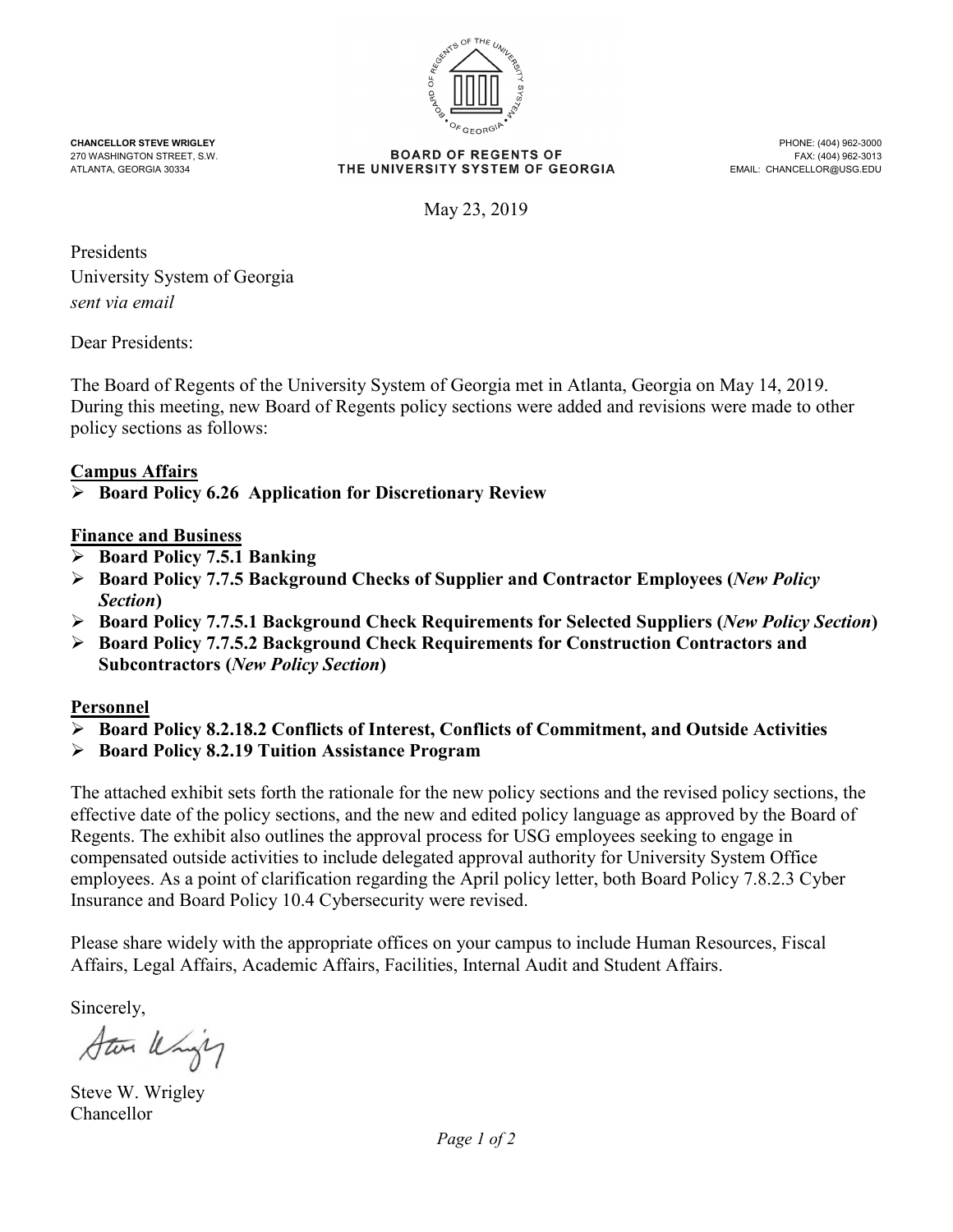#### Enclosure

cc: Tracey Cook, Executive Vice Chancellor for Strategy and Fiscal Affairs Dr. Tristan Denley, Executive Vice Chancellor for Academic Affairs Teresa MacCartney, Executive Vice Chancellor for Administration Ashley Jones, Chief of Staff Claire Arnold, Vice Chancellor for Internal Audit (Interim) John Fuchko, III, Vice Chancellor for Organizational Effectiveness Dr. Juanita Hicks, Vice Chancellor for Human Resources Jim James, Vice Chancellor for Real Estate and Facilities Dr. Joyce Jones, Vice Chancellor for Student Affairs Dr. Bobby Laurine, Vice Chancellor and Chief Information Officer Karen McCauley, Vice Chancellor of Development Jen Ryan, Vice Chancellor for Communications Edward Tate, Vice Chancellor for Legal Affairs and Secretary to the Board Dr. Martha Venn, Vice Chancellor for Academic Affairs Brooke Bowen, Legal Counsel Jason Matt, Executive Budget Director Wesley Horne, Executive Director of Risk and Compliance (Interim) Institutional Vice Presidents of Academic Affairs Institutional Vice President of Student Affairs Institutional Chief Human Resource Officers Institutional Chief Business Officers Institutional Legal Officers Institutional Audit Directors Institutional Athletic Directors Institutional Chief Information Officers Institutional Effectiveness Leads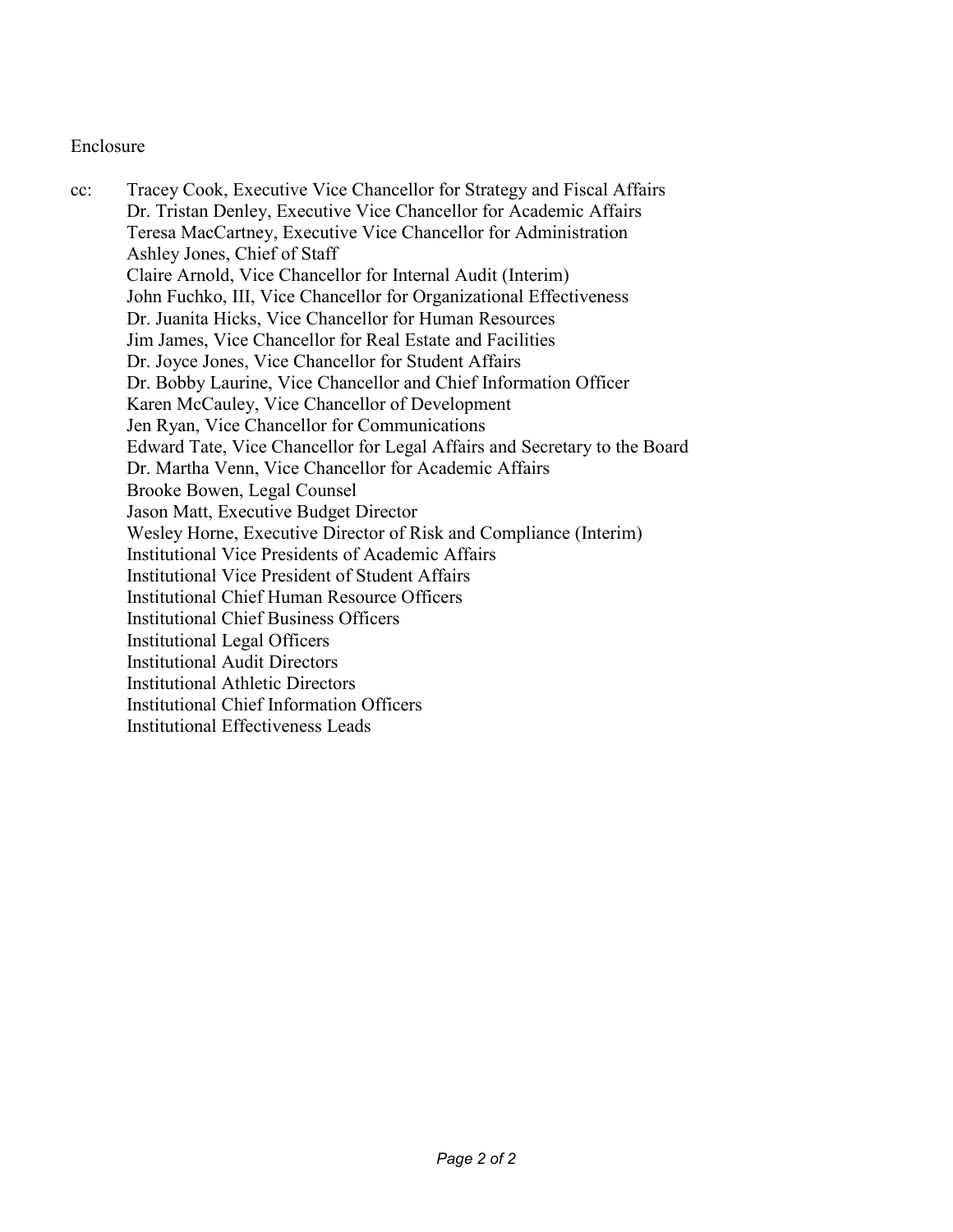# **Exhibit BOARD OF REGENTS POLICY MANUAL New & Revised Policies and Background Information Meeting of May 14, 2019**

#### **I. Revision of Board Policy 6.26 Application for Discretionary Review**

#### **A. Background:**

The revision to this policy section was made to align with organizational changes in the Administrative Division at the University System Office. The revisions do not substantively alter the intent of the policy. Questions regarding this policy revision should be directed to the USG Office of Legal Affairs at (404) 962-3255.

#### **B. Effective Date:**

The effective date of this policy change is May 14, 2019.

#### **C. Revisions to Board Policy 6.26 Shown with Markup**

#### 6.26 Application for Discretionary Review

Any University System of Georgia (USG) student or employee aggrieved by a final decision of a USG institution may apply to the University System Office of Legal Affairs (USO Legal Affairs) for a review of the decision subject to the parameters set forth below. Review of the decision is not a matter of right, but is within the sound discretion of USO Legal Affairs. USO Legal Affairs may issue guidelines governing the process for review.

Applications from USG students are permitted for final institution decisions other than decisions on admissions (including program admissions), residency, student grades, and traffic citations, as the final decision on those matters rests with the President of the institution at which the appeal is heard. Applications from USG employees are limited to instances in which an employee is terminated, demoted, or otherwise disciplined in a manner that results in a loss of pay. Notwithstanding the foregoing, an application may be reviewed if (1) the record suggests that a miscarriage of justice might reasonably occur if the application is not reviewed; or, (2) the record suggests that the institutional decision, if not reviewed, might reasonably have detrimental and system-wide significance.

Each application for review shall be submitted in writing to USO Legal Affairs within 20 calendar days following the final institution decision. USO Legal Affairs may, in its discretion, deny the application for review or refer the application a Committee composed of the following USO administrators or a designee of each administrator: the chief legal officer, who shall serve as the Chair of the Committee; the chief academic officer; the chief operating officer; the Chief administrative officer, the chief human resources officer; the chief student affairs officer; and any other person or persons deemed appropriate by the Committee. Upon referral, the Committee shall review the application and take any action that it deems appropriate.

The decisions of the USO Legal Affairs and the Committee shall be final and binding for all purposes. There shall be no recourse to the Chancellor or the Board of Regents from such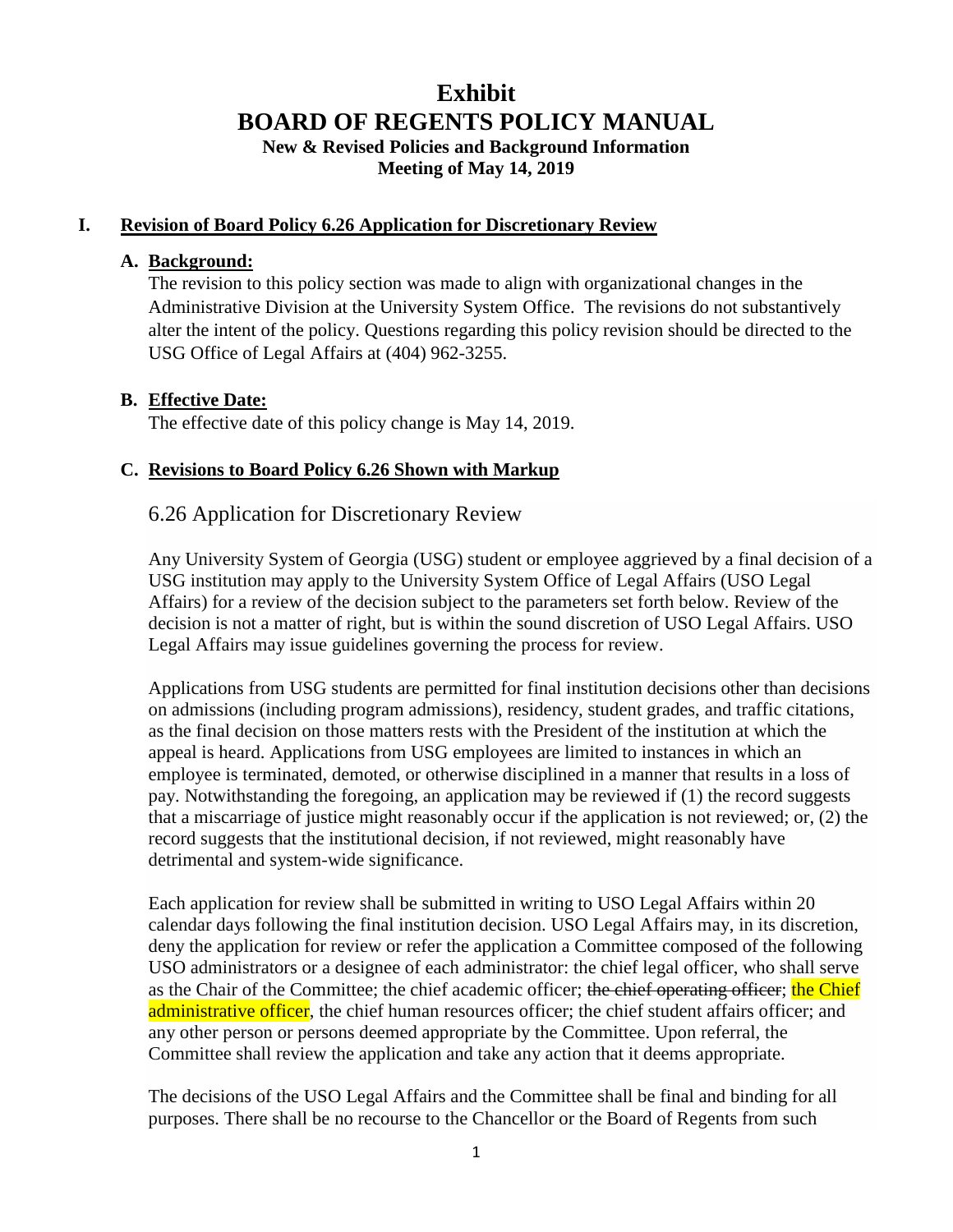decision; provided, however, that the Board of Regents' Committee on Organization and Law retains the authority to make an exception to this policy in its discretion. USO Legal Affairs shall periodically report to the Committee on Organization and Law regarding applications for discretionary review filed and their dispositions.

Nothing in this policy shall be construed to extend to any party substantive or procedural rights not required by federal or state law or any expectation of employment, admission, or additional due process rights. This policy is not part of due process rights afforded to students or employees of the University System; any such rights have been fully afforded upon the final institution decision. The Board of Regents reserves the right to change this policy at any time and to make such changes effective retroactively to any pending application.

# D. **New Policy Language**

# 6.26 Application for Discretionary Review

Any University System of Georgia (USG) student or employee aggrieved by a final decision of a USG institution may apply to the University System Office of Legal Affairs (USO Legal Affairs) for a review of the decision subject to the parameters set forth below. Review of the decision is not a matter of right, but is within the sound discretion of USO Legal Affairs. USO Legal Affairs may issue guidelines governing the process for review.

Applications from USG students are permitted for final institution decisions other than decisions on admissions (including program admissions), residency, student grades, and traffic citations, as the final decision on those matters rests with the President of the institution at which the appeal is heard. Applications from USG employees are limited to instances in which an employee is terminated, demoted, or otherwise disciplined in a manner that results in a loss of pay. Notwithstanding the foregoing, an application may be reviewed if (1) the record suggests that a miscarriage of justice might reasonably occur if the application is not reviewed; or, (2) the record suggests that the institutional decision, if not reviewed, might reasonably have detrimental and system-wide significance.

Each application for review shall be submitted in writing to USO Legal Affairs within 20 calendar days following the final institution decision. USO Legal Affairs may, in its discretion, deny the application for review or refer the application a Committee composed of the following USO administrators or a designee of each administrator: the chief legal officer, who shall serve as the Chair of the Committee; the chief academic officer; the Chief administrative officer, the chief human resources officer; the chief student affairs officer; and any other person or persons deemed appropriate by the Committee. Upon referral, the Committee shall review the application and take any action that it deems appropriate.

The decisions of the USO Legal Affairs and the Committee shall be final and binding for all purposes. There shall be no recourse to the Chancellor or the Board of Regents from such decision; provided, however, that the Board of Regents' Committee on Organization and Law retains the authority to make an exception to this policy in its discretion. USO Legal Affairs shall periodically report to the Committee on Organization and Law regarding applications for discretionary review filed and their dispositions.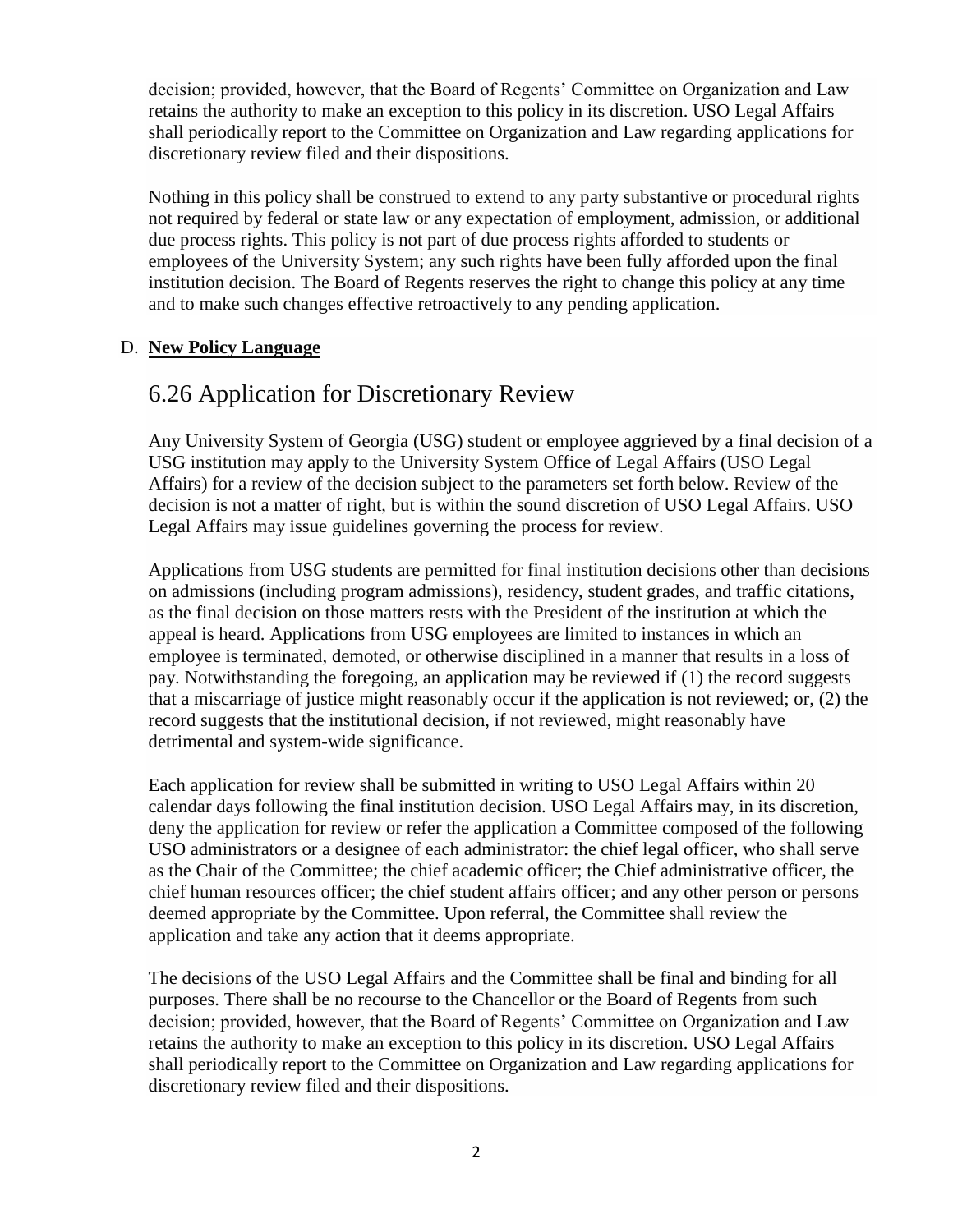Nothing in this policy shall be construed to extend to any party substantive or procedural rights not required by federal or state law or any expectation of employment, admission, or additional due process rights. This policy is not part of due process rights afforded to students or employees of the University System; any such rights have been fully afforded upon the final institution decision. The Board of Regents reserves the right to change this policy at any time and to make such changes effective retroactively to any pending application.

#### **II. Revision of Board Policy 7.5.1 Banking**

#### **A. Background**

The USG has academic locations in foreign countries. Some USG institutions were notified of a change in the law that requires all taxes and utilities be paid from a country of origin bank. This means USG institutions can no longer use U.S. domestic accounts to pay bills and must open an account in the country of origin. It is difficult and unlikely that a competitive bid process will be successful in these instances. The most important considerations in selecting the foreign bank will be their financial health and stability, convenience and overall costs.

Questions regarding this policy section should be directed to Ms. Sherea Frazer, Director of Fiscal Affairs Operations at (404) 962-3209, sherea.frazer@usg.edu.

#### **B. Effective Date:**

The effective date of this policy revision is May 14, 2019.

#### **C. Revisions to Board Policy 7.5.1 Shown with Markup**

# 7.5.1 Banking

All banking services for the Board of Regents are subject to the review and approval of the USG chief fiscal officer in accordance with the State of Georgia Depository Board and the Office of the State Treasurer Bank Policy. Banking includes establishing bank accounts, domestic and international; bank services provided; and bank fees. Merchant card services or stored value cards are not included in banking services. Service providers are subject to the State Depository Board's published Banking Guidelines, the State of Georgia Banking Agreement, and related statutory requirements for banking. All new bank accounts and expansion of services using a Board of Regents FEI# must be approved by the USG chief fiscal officer. The USG chief fiscal officer shall notify the Office of the State Treasurer (OST) of all approved banking providers for review and recommendation to the State Depository Board for inclusion in the State Bank Registry.

All depositories where funds of the Board of Regents are held in time and demand deposits shall be collateralized in accordance with OCGA §§ 45-8-12 and 45-8-13 with either a dedicated or pooled methodology as prescribed by the OST.

For domestic bank accounts, tThe President of each USG institution shall determine the recommended bank or banks where funds are deposited through a best value competitive contract bid process to be undertaken every five years. This competitive bid process should include a pro forma analysis by the OST. Based on competitive bid results, the President shall request banking approval from the USG chief fiscal officer for the selected bank or banks.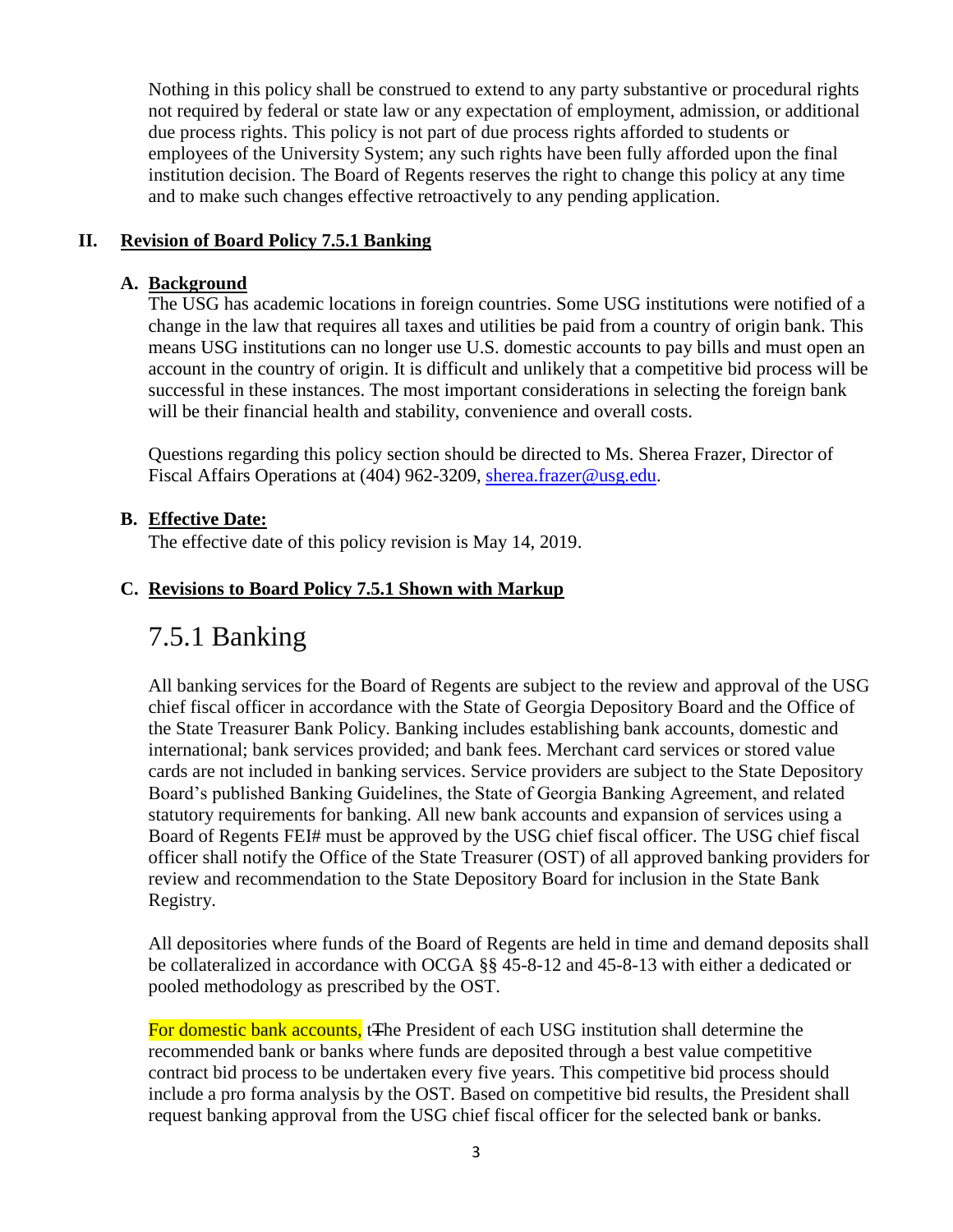For foreign bank accounts, institutions must verify and provide documentation that foreign banks: 1) are financially strong and stable, 2) offer security of deposits, 3) are convenient to the institution's foreign location, and 4) have fees and compensation terms that are rational to their marketplace. When possible, it may be prudent to consider competitive bids if multiple bank options that meet these criteria are available. Establishment of all foreign bank accounts should include a pro forma review by the OST. Once determined, the President shall request banking approval from the USG chief fiscal officer for the selected bank or banks. All foreign bank accounts of a USG institution must be in the name of the state entity (institution). A cap of \$100,000 is set on consolidated foreign bank accounts of a USG institution's depositories in a particular foreign bank and, in any event, shall not exceed the lower of the State Depository Board's **p**Prescribed limit or the limit of the FDIC equivalent organization that applies to the specific USG institution in that particular country. If a foreign country does not have a deposit insurance program, lower balances may be appropriate. When necessary, just in time funding or international wire transfers may be required for processing deposits.

Once established, bank providers are required to report and document activities as defined in the OST Banking Guidelines Bank Policy and State of Georgia Banking Agreement, which may be found at OCGA § 50-17-51.

The USG chief fiscal officer shall appoint a person or persons at each USG institution with authority to sign checks drawn on banks where funds of the respective institutions are deposited. Persons so appointed shall be authorized to sign any documents that may be required by the banks concerned.

The chief business officer of each USG institution and any other officer or employee who participates in the selection of the institution's depository (bank) are prohibited from serving on the governing boards of banks and other financial institutions if such banks or other financial institutions have or seek a commercial relationship with that institution.

A President of an institution may serve on the governing board of a bank or financial institution that does not have a commercial relationship with the institution. However, such a bank or financial institution will not be considered by the institution for establishment of a commercial relationship with that USG institution for not less than two years after the termination of the President as a member of the board.

# **D. New Policy Language**

# 7.5.1 Banking

All banking services for the Board of Regents are subject to the review and approval of the USG chief fiscal officer in accordance with the State of Georgia Depository Board and the Office of the State Treasurer Bank Policy. Banking includes establishing bank accounts, domestic and international; bank services provided; and bank fees. Merchant card services or stored value cards are not included in banking services. Service providers are subject to the State Depository Board's published Banking Guidelines, the State of Georgia Banking Agreement, and related statutory requirements for banking. All new bank accounts and expansion of services using a Board of Regents FEI# must be approved by the USG chief fiscal officer. The USG chief fiscal officer shall notify the Office of the State Treasurer (OST) of all approved banking providers for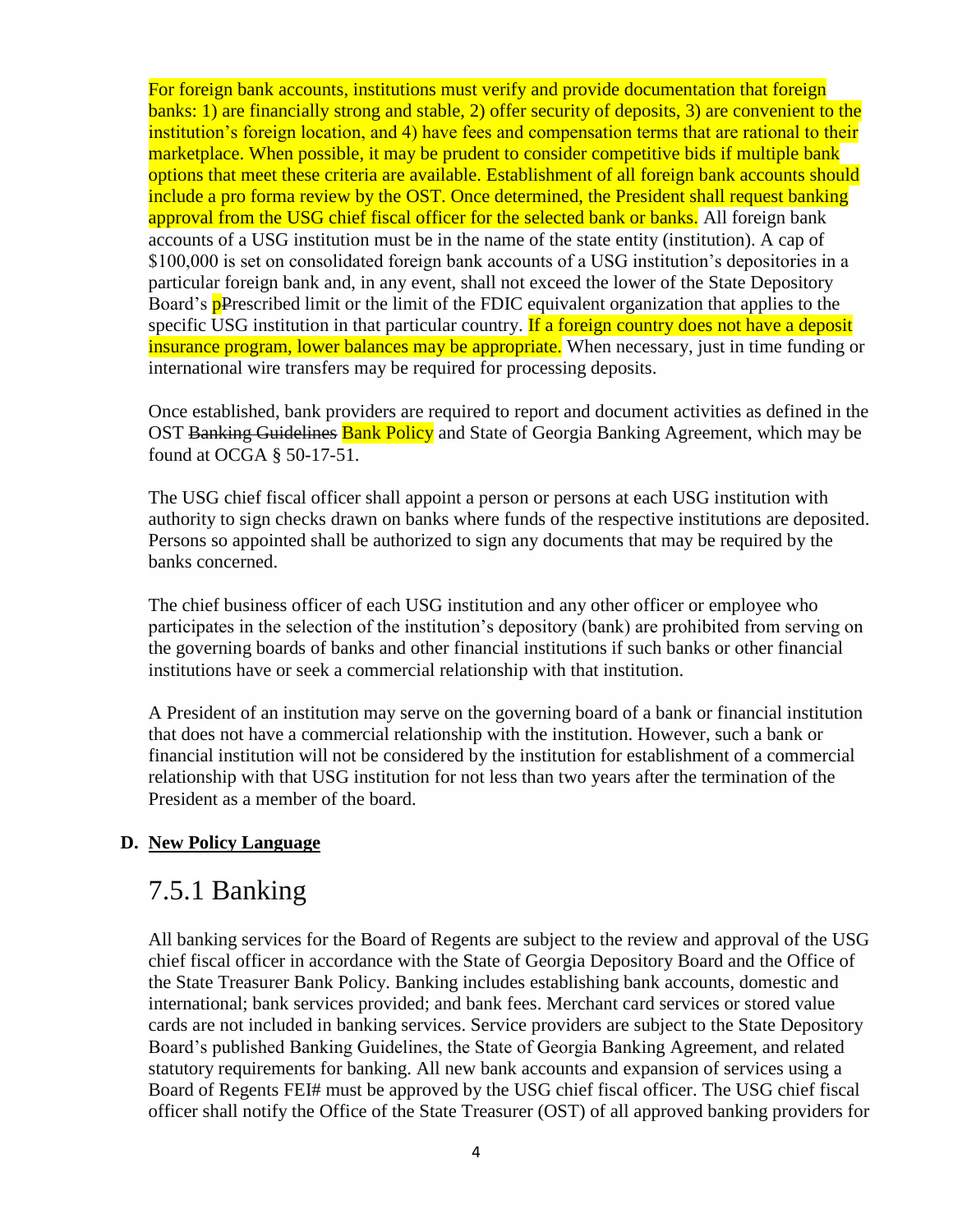review and recommendation to the State Depository Board for inclusion in the State Bank Registry.

All depositories where funds of the Board of Regents are held in time and demand deposits shall be collateralized in accordance with OCGA §§ 45-8-12 and 45-8-13 with either a dedicated or pooled methodology as prescribed by the OST.

For domestic bank accounts, the President of each USG institution shall determine the recommended bank or banks where funds are deposited through a best value competitive contract bid process to be undertaken every five years. This competitive bid process should include a pro forma analysis by the OST. Based on competitive bid results, the President shall request banking approval from the USG chief fiscal officer for the selected bank or banks.

For foreign bank accounts, institutions must verify and provide documentation that foreign banks: 1) are financially strong and stable, 2) offer security of deposits, 3) are convenient to the institution's foreign location, and 4) have fees and compensation terms that are rational to their marketplace. When possible, it may be prudent to consider competitive bids if multiple bank options that meet these criteria are available. Establishment of all foreign bank accounts should include a pro forma review by the OST. Once determined, the President shall request banking approval from the USG chief fiscal officer for the selected bank or banks. All foreign bank accounts of a USG institution must be in the name of the state entity (institution). A cap of \$100,000 is set on consolidated foreign bank accounts of a USG institution's depositories in a particular foreign bank and, in any event, shall not exceed the lower of the State Depository Board's prescribed limit or the limit of the FDIC equivalent organization that applies to the specific USG institution in that particular country. If a foreign country does not have a deposit insurance program, lower balances may be appropriate. When necessary, just in time funding or international wire transfers may be required for processing deposits.

Once established, bank providers are required to report and document activities as defined in the OST Bank Policy and State of Georgia Banking Agreement, which may be found at OCGA § 50-17-51.

The USG chief fiscal officer shall appoint a person or persons at each USG institution with authority to sign checks drawn on banks where funds of the respective institutions are deposited. Persons so appointed shall be authorized to sign any documents that may be required by the banks concerned.

The chief business officer of each USG institution and any other officer or employee who participates in the selection of the institution's depository (bank) are prohibited from serving on the governing boards of banks and other financial institutions if such banks or other financial institutions have or seek a commercial relationship with that institution.

A President of an institution may serve on the governing board of a bank or financial institution that does not have a commercial relationship with the institution. However, such a bank or financial institution will not be considered by the institution for establishment of a commercial relationship with that USG institution for not less than two years after the termination of the President as a member of the board.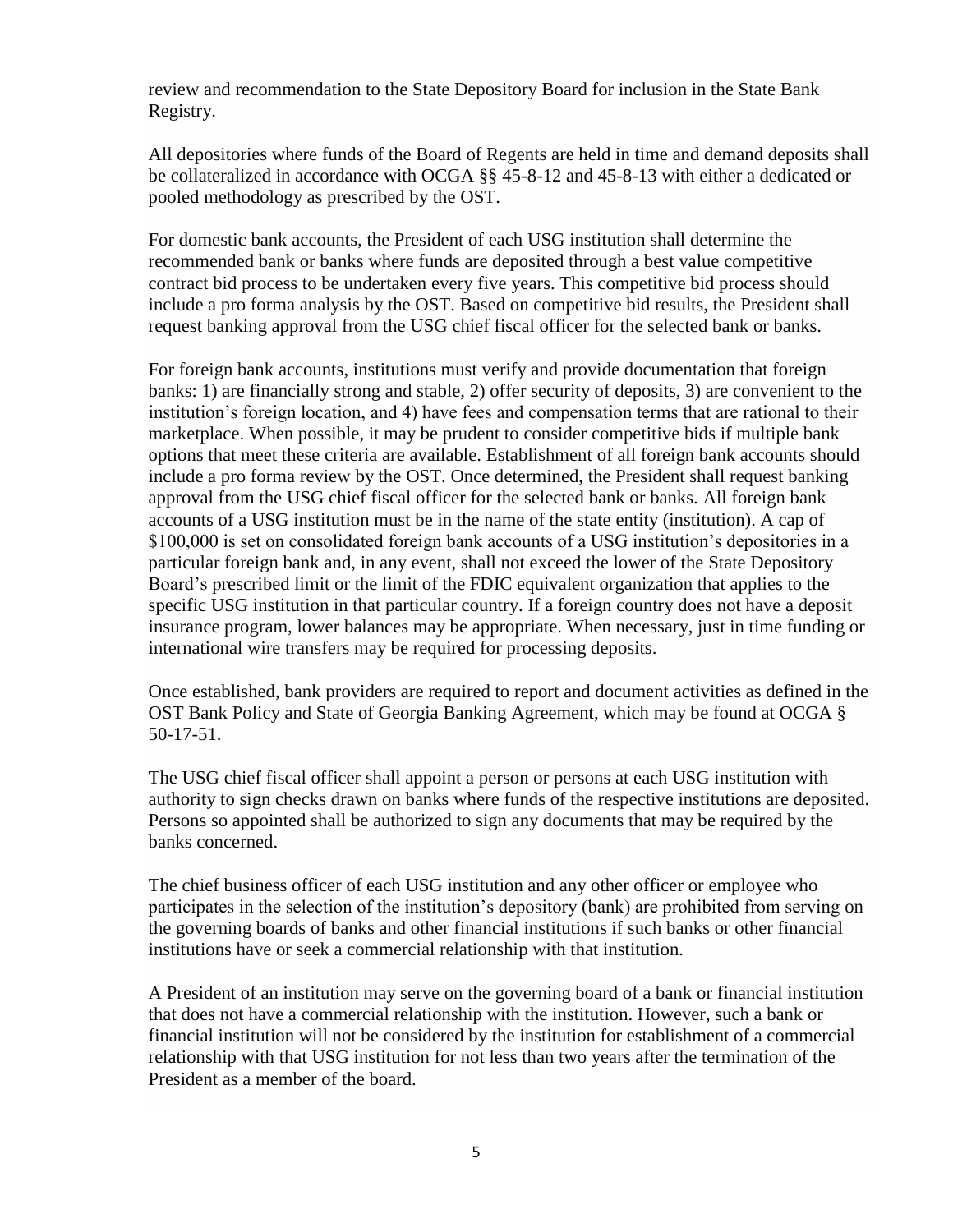## **III. New Policy Sections: Board Policy 7.7.5 Background Checks of Supplier and Contractor Employees; 7.7.5.1 Background Check Requirements for Selected Suppliers; 7.7.5.2 Background Check Requirements for Construction Contractors and Subcontractors**

# **A. Background**

These new policy sections address requirements for background checks of suppliers and construction contractors and subcontractors. The full policy language is highlighted below. Questions regarding these policy sections should be directed to the USG Office of Legal Affairs at (404) 962-3255.

# **B. Effective Date:**

The effective date of this policy revision is May 14, 2019.

# **C. The new policy sections are shown below**

# 7.7.5. Background Checks of Supplier and Contractor Employees 7.7.5.1 Background Check Requirements for Selected Suppliers

Each USG institution shall review services provided by its suppliers and assess the risk when the services require regular interaction with students, employees, monies, sensitive or confidential data, or regular access to secured facilities containing critical institutional-level infrastructure. When an institution determines that background checks of suppliers' employees should be required, the institution must seek appropriate contractual protections, including requiring that the supplier obtain appropriate background checks for all such supplier employees and defend, indemnify, and hold harmless the Board of Regents of the University System of Georgia for failing to do so. Suppliers shall be fully responsible for implementing and enforcing all appropriate background check requirements. Additionally, suppliers maintain full responsibility for the actions of their employees and contractual provisions shall provide that suppliers shall defend, indemnify, and hold harmless the Board of Regents of the University System of Georgia for the actions of the suppliers' employees.

# **7.7.5.2 Background Check Requirements for Construction Contractors and Subcontractors**

If required pursuant to law or regulation, as determined by the construction contractor, construction contractors whose employees or whose subcontractors' employees provide on-site construction services to a USG institution shall conduct background checks of their employees and subcontractors' employees.

USG institutions shall not require that the construction contractor perform additional background checks. However, on a specific project basis upon written request by a USG institution, or on his or her own initiative, the University System of Georgia chief administrative officer or his or her designee may require background checks of contractors' and subcontractors' employees for a specific project and may disqualify certain individuals from working on-site for the specific project. In such instances, the chief administrative officer or his or her designee shall provide the construction contractor with specifications on what background checks are required and what the disqualification criteria will be.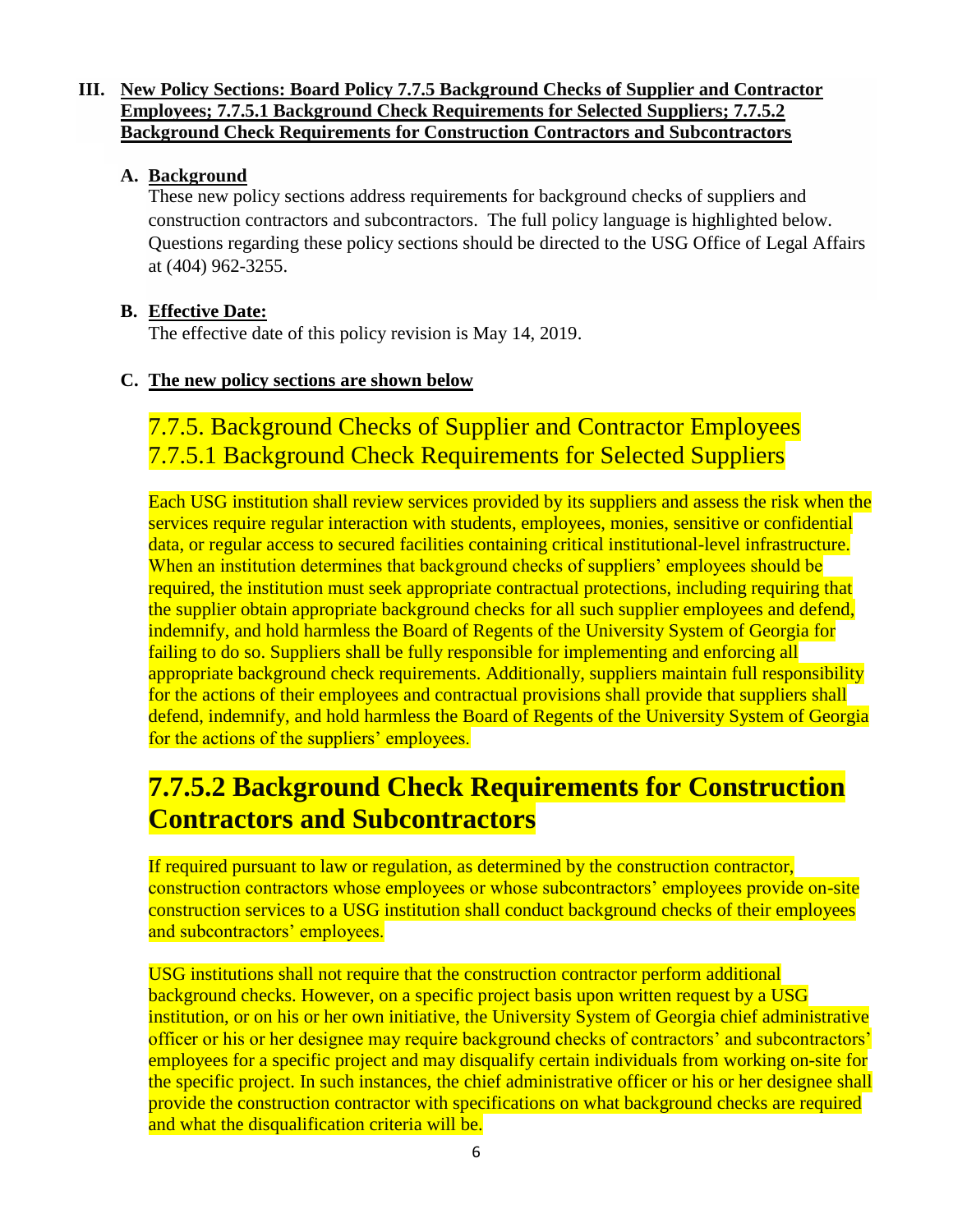USG institutions must seek appropriate contractual protections from the contractor, including requiring that the construction contractor conducts and takes appropriate action on any required background checks and defends, indemnifies, and holds harmless the Board of Regents of the University System of Georgia for any failure of the construction contractor to do so and for the actions of the construction contractors' employees and subcontractors' employees consistent with the current terms of the USG construction contract.

#### **IV. Revision of Board Policy 8.2.18.2 Conflict of Interest and Conflicts of Commitment**

## **A. Background**

These approved revisions provide additional guidance to USG employees regarding conflicts of interest, required disclosures, outside consulting and compensated outside activities. The approved revisions also address research and institutional conflicts of interest. Important information is also provided to include the approval process for USG employees seeking to engage in compensated outside activities to include delegated approval authority for University System Office employees.

#### **B. Web Resource Page for Conflicts of Interest, Conflicts of Commitment and Outside Activities**

A web resource page has been prepared to assist all employees with questions regarding conflicts of interest, conflicts of commitment and outside activities. The web resource page includes additional guidance, forms and answers to Frequently Asked Questions (FAQs). The resource page can be access from the following link:

https://www.usg.edu/organizational\_effectiveness/ethics\_compliance/conflicts\_of\_interest

# **C. Outside Activities Approval Process**

# **1. Policy Requirements & Applicability**

Each USG employee with a work commitment of 30 or more hours per week and faculty members on contracts of nine months or more must obtain written approval prior to engaging in compensated outside activities that relate to the employee's expertise or responsibilities as a USG employee. Such activities include consulting, teaching, speaking, and participating in business, professional, or service enterprises.

Employees who work on a part-time basis of less than 30 hours per week, and faculty members on a contract term of less than nine months a year do not need written approval in advance of engaging in compensated outside activities so long as the outside activity does not create a conflict of interest or otherwise violate Board policy.

#### **2. Approval Process for USG Presidents**

Requests from USG Presidents to participate in compensated outside activities should be submitted to the USG Office of Ethics and Compliance at the contact information listed below. Forms are available from the above-referenced web resource page. The USG Office of Ethics and Compliance will review the information in consultation with the USG Office of Legal Affairs and will note any concerns. Final approval for compensated outside activities of USG Presidents will be made by the Chancellor.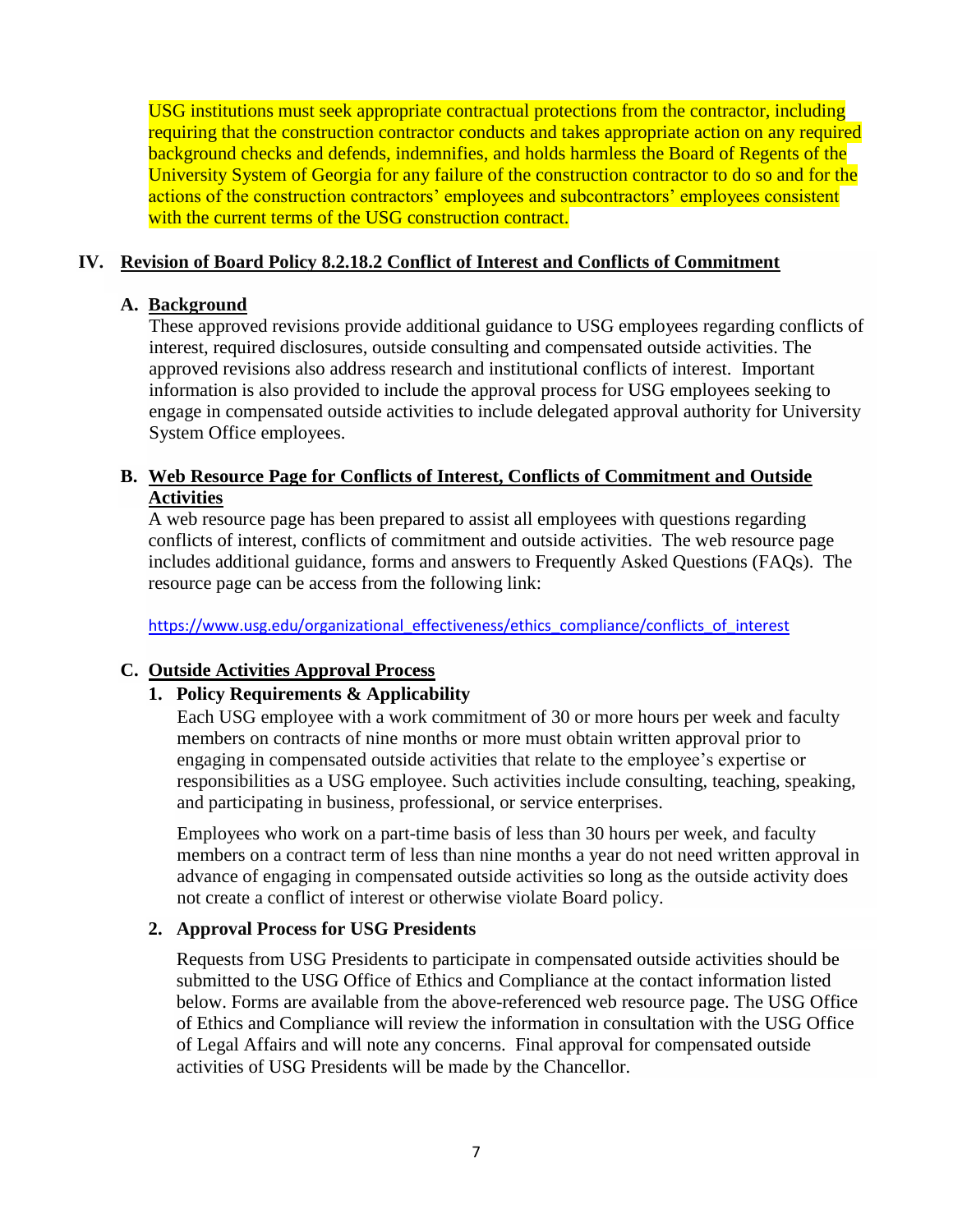USG Office of Ethics & Compliance usgcompliance@usg.edu (404) 962-3034

# **3. Approval Process for Direct Reports of USG Presidents and those with a title of Vice President or Equivalent**

Direct reports of USG Presidents and those with a title of Vice President or equivalent seeking to participate in compensated outside activities should forward their request through the President's Office to the USG Office of Ethics and Compliance, at the contact information listed below. Forms are available on the above-referenced web resource page. Any concerns will be noted and provided to the appropriate institutional President to address. Final approval for compensated outside activities for direct reports of a USG President and those with a title of Vice President or equivalent will be made by the appropriate USG President.

USG Office of Ethics & Compliance usgcompliance@usg.edu (404) 962-3034

#### **4. Approval Process for Other Institutional Faculty and Staff Employees**

USG Institution employees other than Presidents, direct reports of Presidents and those with a title of Vice President or equivalent, must obtain written approval prior to engaging in compensated outside activities from the institution President or the President's designee utilizing institutional procedures for defining and managing potential and apparent conflicts of interest.

#### **5. University System Office Employees**

University System Office employees may obtain approval to participate in compensated outside activities by forwarding the request for approval through their supervisor to the USG Office of Ethics and Compliance. Executive Vice Chancellor for Administration Teresa MacCartney and Vice Chancellor for Organizational Effectiveness John Fuchko, III have been designated by the Chancellor to review and approve the compensated outside activities of University System Office Employees.

Executive Vice Chancellor MacCartney and Vice Chancellor Fuchko have also been designated by the Chancellor to review and approve vendor and other third-party payments to USG employees made in accordance with *BOR 8.2.14 Gratuities* for actual and reasonable expenses of food, beverages, travel, lodging and registration provided to permit participation in a meeting, demonstration, or training related to official or professional duties.

#### **D. Effective Date:**

The effective date of this policy revision is May 14, 2019.

#### **E. Revisions to Board Policy 8.2.18.2 Shown with Markup**

# 8.2.18.2 Conflicts of Interest, and Conflicts of Commitment, and Outside **Activities**

8.2.18.2.1 Conflicts of Interest and **Apparent Appearance of Conflicts of Interest**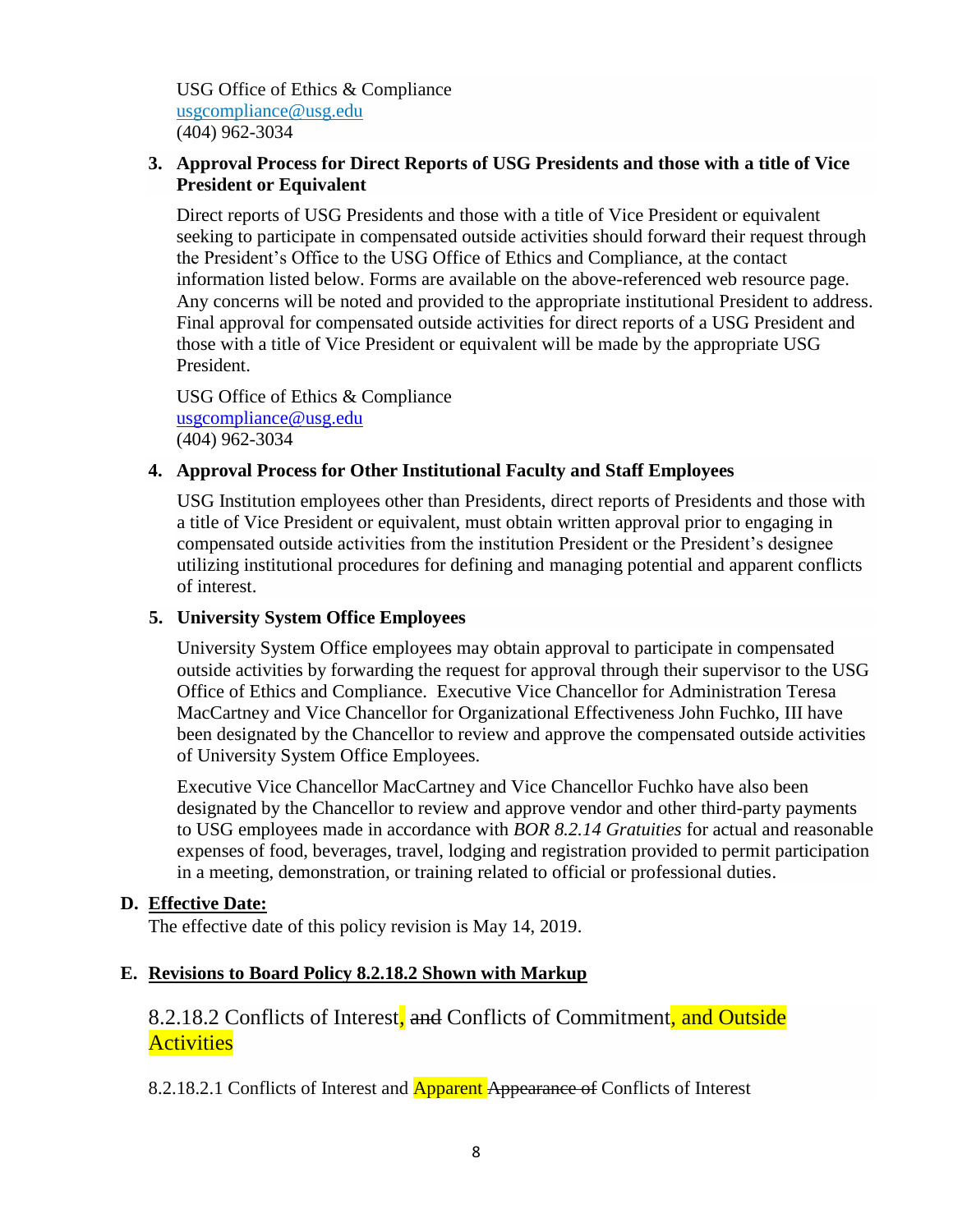Each University System of Georgia (USG) employee shall make every reasonable effort to avoid actual or apparent conflicts of interests and also the appearance of a conflict of interest. An appearance of a apparent conflict exists when a reasonable person would conclude from the circumstances that the employee's ability to protect the public interest, or perform public duties, is compromised by a personal, financial, or business interest. An **apparent appearance of conflict** can exist even in the absence of a legal conflict of interest. USG employees are referred to State Conflict of Interest Statutes O.C.G.A. § 45-10-20 through § 45-10-70 and institutional policies governing professional and outside activities.

*Each USG employee has an ongoing responsibility to report and fully disclose any personal, professional, or financial interest, relationship, or activity that has the potential to create an* actual or apparent conflict of interest with respect to the employee's USG duties.

Institutions shall adopt guidelines governing conflicts of interest and may further define methods of reporting conflicts of interest, how to manage said conflicts, and terms used within this policy section, so long as such guidelines and definitions are not inconsistent with this policy.

#### **Conflicts of Interest – Research and Institutional**

The USG recognizes the benefits of collaboration and commercialization with the private sector and other third-party entities that supports the USG mission. The resulting relationships and agreements, however, must not undermine the public's trust, compromise the integrity of the USG mission, or inappropriately influence teaching, research, and service activities. Under no circumstances should a grant, gift, contract or other funding be accepted that limits the ability of USG employees to conduct or report the results of research in accordance with applicable scientific, medical, professional, and ethical standards.

Institutions shall incorporate policy and review procedures within its institutional guidelines consistent with this policy.

8.2.18.2.2 Conflicts of Commitment

A USG employee shall not engage in any occupation, pursuit, or endeavor that will interfere with the regular and punctual discharge of that employee's official duties.

8.2.18.2.3 Compensated Outside Activities: Restrictions & Approval Process

**Compensated Outside Activities of Faculty and Staff**

All employees are encouraged to participate in professional activities; however, those activities must be consistent with the mission of the USG. Each USG employee with a work commitment of 30 or more hours per week (.75 or >FTE), and faculty members on contracts of nine months or more must obtain written approval in advance from institution president or designee prior to engaging in compensated outside activities that relate to the employee's expertise or responsibilities as a USG employee. Such activities include consulting, teaching, speaking, and participating in business, professional, or service enterprises.

Employees at USG institutions must obtain written approval from the institution President or the President's designee utilizing institutional procedures for defining and managing potential and apparent conflicts of interest. Employees assigned to the System Office employees and USG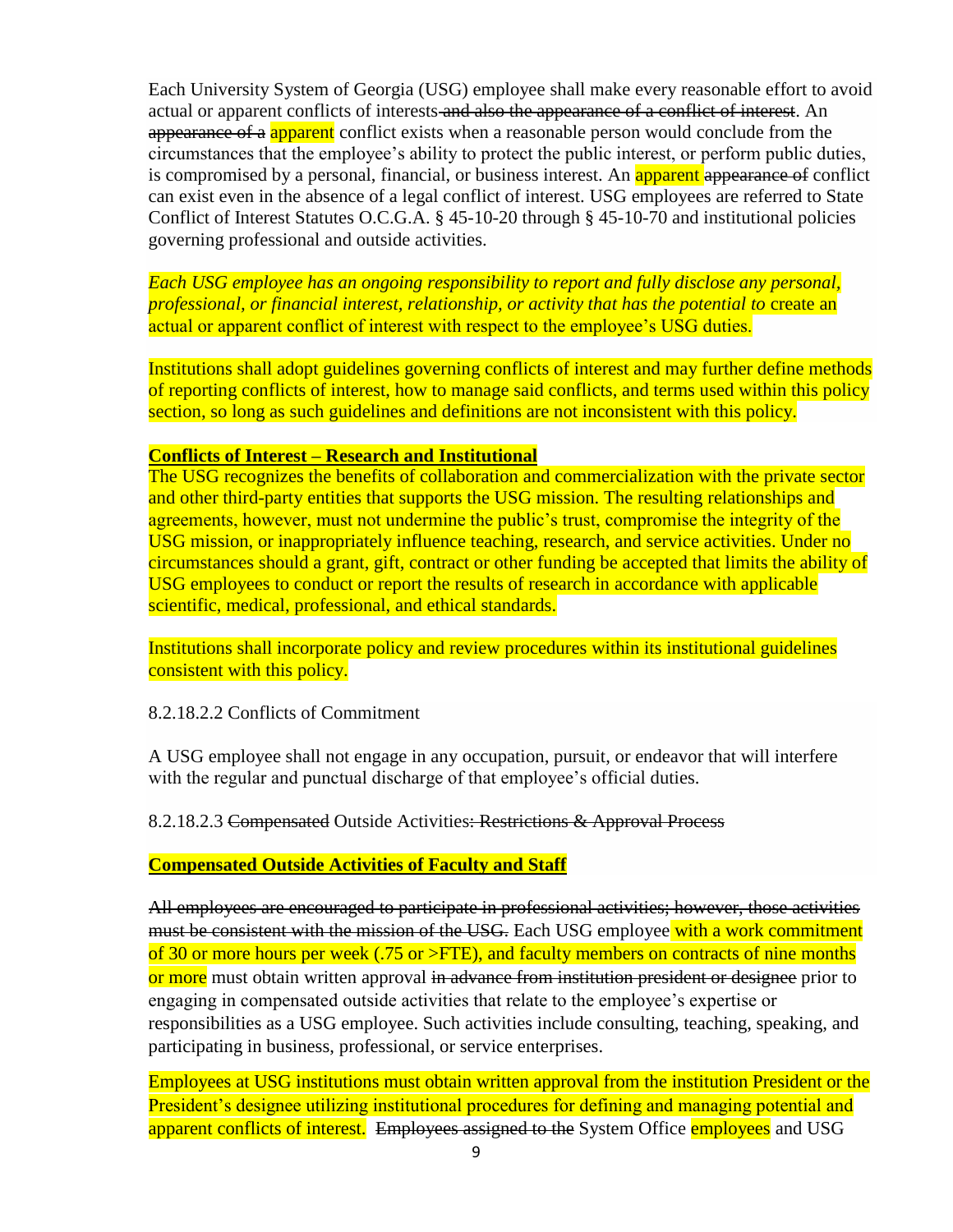Presidents must obtain approval from the Chancellor or the Chancellor's designee. Direct reports of USG Presidents and those with a title of Vice President or equivalent must obtain approval from the USG institution President, whose authority cannot be delegated, using procedures established by the Chancellor.

Each USG employee, with a work commitment of less than 30 hours per week (.75 FTE or  $\lt$ ), and faculty members on a contract term of less than nine months a year do not need written approval in advance of engaging in compensated outside activities so long as the outside activity does not create an impermissible conflict of interest or otherwise violate Board policy.

#### **Required Leave and Honoria for Compensated Outside Activities**

Except as authorized for eligible faculty employees, as set forth in Section 8.2.18.2.4, annual appropriate leave must be used by USG employees for compensated outside activities during normal the employee's work hours consistent with the USG procedures governing the use of annual leave.

Non-faculty employees may not receive Honoraria, as defined in Section 8.2.18.2.4, for activities during the employee's work hours.

#### **Consulting for USG Vendors**

USG institution employees are generally prohibited from consulting with or otherwise receiving compensation from a current USG vendor of, or an entity seeking a vendor relationship with, the USG institution where the employee works. System Office employees are generally prohibited from consulting with or otherwise receiving compensation from a current System Office vendor or an entity seeking a vendor relationship with the System Office.

Exceptions to this provision may be granted by the institution  $\frac{P}{P}$  resident or President's designee for USG institution employees that do not supervise, regularly interact with, or participate in the selection of vendors of for that employee's institution or in those instances where the employee seeking to consult for a vendor or potential vendor is not involved in any way with supervising, regularly interacting with, or selecting said vendor or potential vendor. or the System Office. **Similar Eexceptions for University System Office employees and USG Presidents** may be granted by the Chancellor or Chancellor's designee. This prohibition applies only to those employees supervising or participating in vendor selection and/or providing oversight of vendor performance and to vendors / prospective vendors of that employee's institution or the System Office. This prohibition does not apply to vendor or service relationships between the USG and other government entities.

The nature of institutional and System Office executive positions is such that outside activities and potential conflicts of interest require an additional level of scrutiny in order to protect the public trust. Executive positions shall include direct reports to the president in addition to those with a title of Vice President, Vice Chancellor, equivalent, or higher. Individuals in executive positions desiring to participate in compensated outside activities or seeking approval for a conflict of interest management plan must obtain approval from the institutional president or from the USG Chancellor or designee for USO employees and USG presidents. Proposed approvals shall first be reviewed by USG Ethics & Compliance and USG Legal.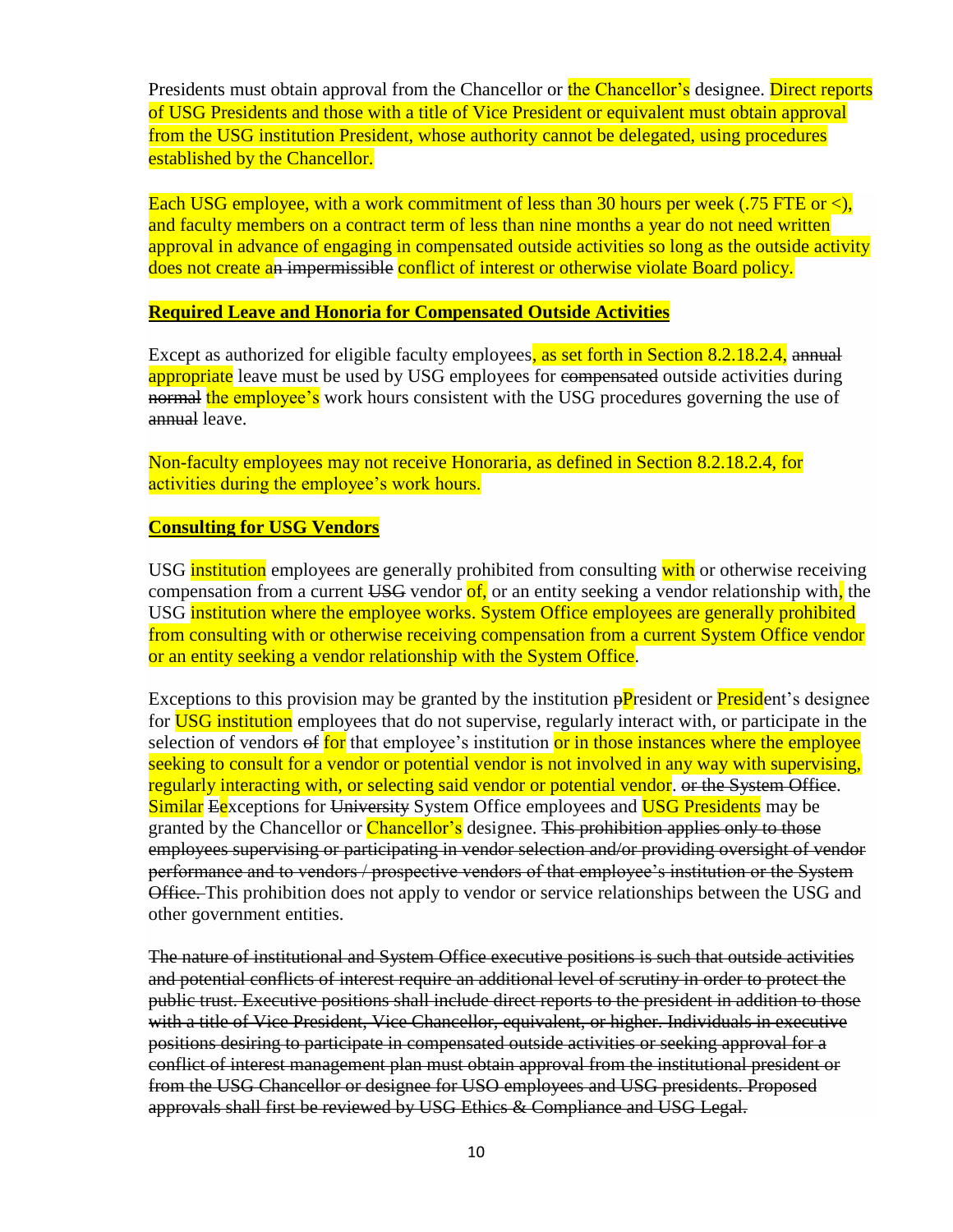## 8.2.18.2.4 Institution Guidelines for Faculty Outside Consulting

## **Definitions**

"Compensation" is defined as any payment, deferred payment, equity, or deferred equity provided in exchange for the expectation that the faculty member will perform work or services for the benefit of the outside payer. Compensation does not include standard Honoraria.

"Honoraria" are defined as any payments given for professional or voluntary services that are rendered nominally without charge, and any payments in recognition of these services typically forbids a price to be set. See Section 8.2.18.4 Gratuities for guidance on accepting expense reimbursement from outside parties.

"Faculty Primary Responsibilities" are defined as teaching, research, clinical practice, service, administrative duties, and other appropriate duties assigned by the institution to the faculty member.

"Faculty Secondary Responsibilities" are defined as professional activities or affiliations traditionally undertaken by faculty outside of the immediate institution employment context but where the faculty member represents the institution and his or her affiliation to it. Secondary Responsibilities may or may not entail the receipt of Honoraria, remuneration, or the reimbursement of expenses.

"Outside Consulting" is defined as any activity for Compensation other than Primary Responsibilities or Secondary Responsibilities that a faculty member may engage in that, (1) is based upon professional knowledge, experience, and abilities of the faculty member that relate to the faculty member's expertise or responsibilities as a USG faculty member, and (2) is performed for any business, self-employment, or public or private entity other than his or her institution.

"Faculty" is defined in accordance with Section 3.2 Faculties, and includes full-time research and extension personnel and duly certified librarians on the basis of comparable training.

# **Required Institution Guidelines**

Recognizing that teaching, research, and public service are the primary responsibilities of USG faculty members, it is reasonable and desirable for faculty members to engage in additional activity beyond duties assigned by the institution, which are professional in nature and based in the appropriate discipline for which the individual receives additional compensation during the contract year.

Each USG institution shall adopt guidelines governing outside consulting activities of faculty members which that shall include the following:

- 1. Time that faculty may engage in outside consulting during regular work hours, if any:
	- a. If faculty outside consulting is permitted during work hours, For nine-month employees the maximum limit is, on average, one day per week.
	- b. Unless express permission is granted by the institution President, whose approval authority may not be delegated, Truelve-month faculty assigned to administrative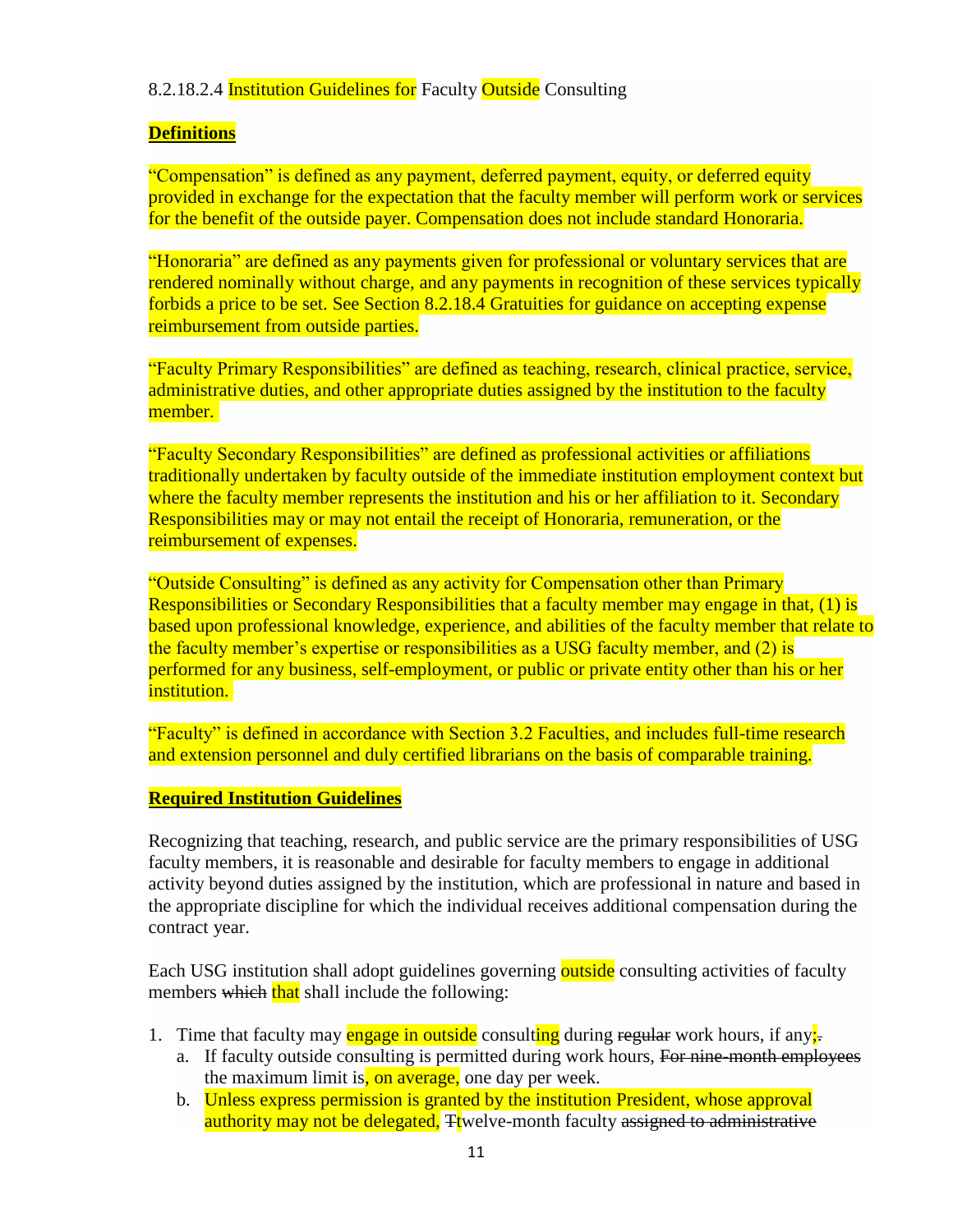positions who earn annual leave must take annual leave *consistent with USG* and institutional *procedures governing the use of leave* when engaged in consulting during their normal faculty member's work hours *consistent with the USG procedures governing the use of* annual *leave*.

- 2. A determination of what institutional resources may be used for **outside** consulting work;
- 3. A plan for reimbursing the institution for **non-incidental** use of the institution's personnel, facilities, equipment, and  $\Theta$  materials consistent with rates charged outside groups or persons;
- 4. A procedure for obtaining prior approval of the President or his or her President's designee; and,
- 5. A procedure for defining and managing conflicts of interest and conflicts of commitment regarding outside faculty consulting.

#### *8.2.18.2.5 Disclosure*

*Each USG employee has an ongoing responsibility to report and fully disclose any personal, professional, or financial interests, relationships, or activities that* has the potential to compromise an employee's objectivity in fulfilling the employees' responsibilities to the USG. Each USG employee must also report and fully disclose any financial and business interests that the employee or the employee's spouse, partner, parent, child, sibling, and any in-laws of any of the foregoing may have that relate to the USG employee's expertise or responsibilities as a USG employee.

# **F. New Policy Language**

# 8.2.18.2 Conflicts of Interest, Conflicts of Commitment, and Outside **Activities**

# 8.2.18.2.1 Conflicts of Interest and Apparent Conflicts of Interest

Each University System of Georgia (USG) employee shall make every reasonable effort to avoid actual or apparent conflicts of interests. An apparent conflict exists when a reasonable person would conclude from the circumstances that the employee's ability to protect the public interest, or perform public duties, is compromised by a personal, financial, or business interest. An apparent conflict can exist even in the absence of a legal conflict of interest. USG employees are referred to State Conflict of Interest Statutes O.C.G.A. § 45-10-20 through § 45-10-70 and institutional policies governing professional and outside activities.

Each USG employee has an ongoing responsibility to report and fully disclose any personal, professional, or financial interest, relationship, or activity that has the potential to create an actual or apparent conflict of interest with respect to the employee's USG duties.

Institutions shall adopt guidelines governing conflicts of interest and may further define methods of reporting conflicts of interest, how to manage said conflicts, and terms used within this policy section, so long as such guidelines and definitions are not inconsistent with this policy.

#### **Conflicts of Interest – Research and Institutional**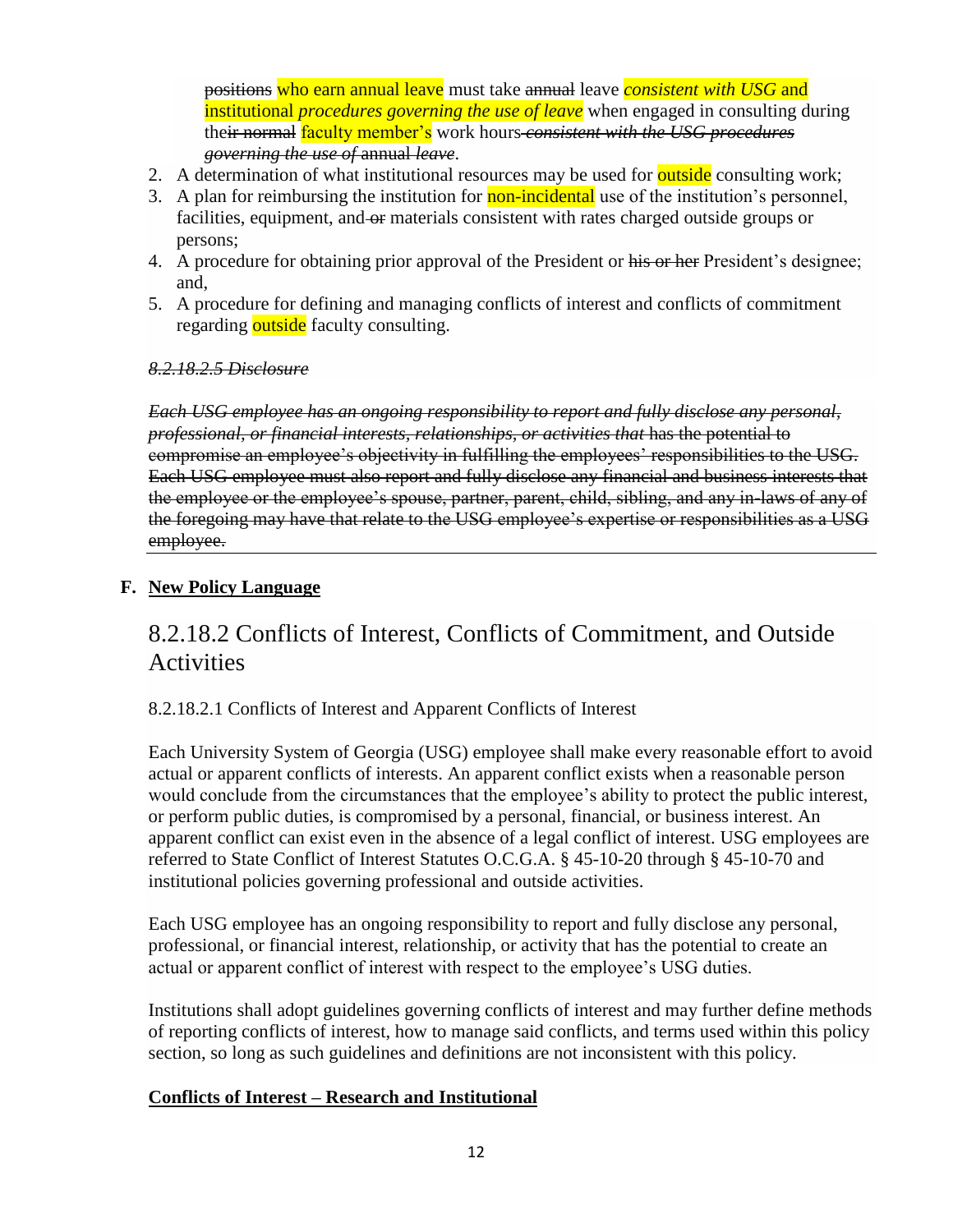The USG recognizes the benefits of collaboration and commercialization with the private sector and other third-party entities that supports the USG mission. The resulting relationships and agreements, however, must not undermine the public's trust, compromise the integrity of the USG mission, or inappropriately influence teaching, research, and service activities. Under no circumstances should a grant, gift, contract or other funding be accepted that limits the ability of USG employees to conduct or report the results of research in accordance with applicable scientific, medical, professional, and ethical standards.

Institutions shall incorporate policy and review procedures within its institutional guidelines consistent with this policy.

# 8.2.18.2.2 Conflicts of Commitment

A USG employee shall not engage in any occupation, pursuit, or endeavor that will interfere with the regular and punctual discharge of that employee's official duties.

8.2.18.2.3 Outside Activities

# **Compensated Outside Activities of Faculty and Staff**

Each USG employee with a work commitment of 30 or more hours per week (.75 or >FTE), and faculty members on contracts of nine months or more must obtain written approval prior to engaging in compensated outside activities that relate to the employee's expertise or responsibilities as a USG employee. Such activities include consulting, teaching, speaking, and participating in business, professional, or service enterprises.

Employees at USG institutions must obtain written approval from the institution President or the President's designee utilizing institutional procedures for defining and managing potential and apparent conflicts of interest. System Office employees and USG Presidents must obtain approval from the Chancellor or the Chancellor's designee. Direct reports of USG Presidents and those with a title of Vice President or equivalent must obtain approval from the USG institution President, whose authority cannot be delegated, using procedures established by the Chancellor.

Each USG employee, with a work commitment of less than 30 hours per week (.75 FTE or  $\lt$ ), and faculty members on a contract term of less than nine months a year do not need written approval in advance of engaging in compensated outside activities so long as the outside activity does not create a conflict of interest or otherwise violate Board policy.

# **Required Leave and Honoria for Compensated Outside Activities**

Except as authorized for eligible faculty employees, as set forth in Section 8.2.18.2.4, appropriate leave must be used by USG employees for outside activities during the employee's work hours consistent with the USG procedures governing the use of leave.

Non-faculty employees may not receive Honoraria, as defined in Section 8.2.18.2.4, for activities during the employee's work hours.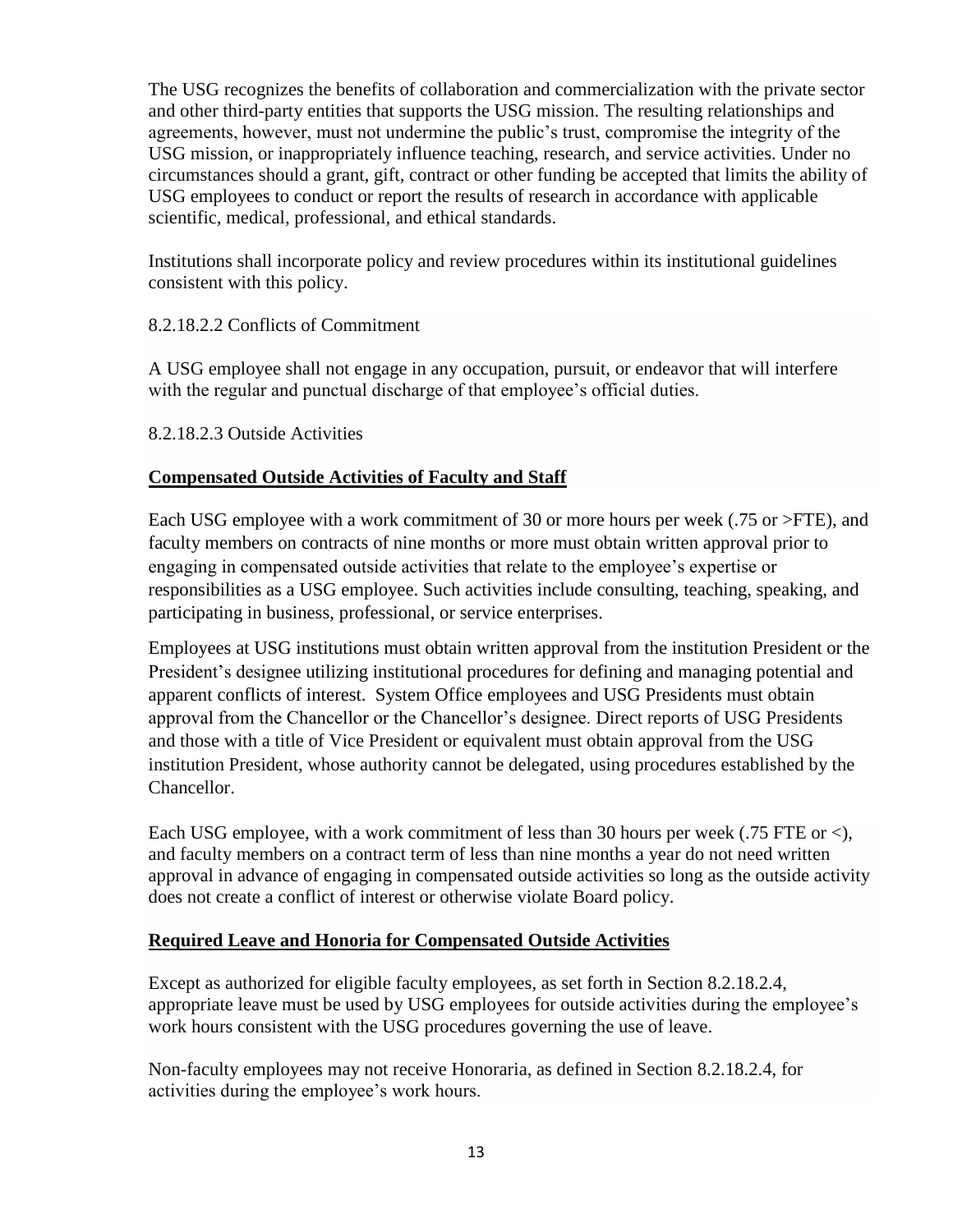# **Consulting for USG Vendors**

USG institution employees are generally prohibited from consulting with or otherwise receiving compensation from a current vendor of, or an entity seeking a vendor relationship with, the USG institution where the employee works. System Office employees are generally prohibited from consulting with or otherwise receiving compensation from a current System Office vendor or an entity seeking a vendor relationship with the System Office.

Exceptions to this provision may be granted by the institution President or President's designee for USG institution employees that do not supervise, regularly interact with, or participate in the selection of vendors for that employee's institution or in those instances where the employee seeking to consult for a vendor or potential vendor is not involved in any way with supervising, regularly interacting with, or selecting said vendor or potential vendor. Similar exceptions for System Office employees and USG Presidents may be granted by the Chancellor or Chancellor's designee. This prohibition does not apply to vendor or service relationships between the USG and other government entities.

8.2.18.2.4 Institution Guidelines for Faculty Outside Consulting

# **Definitions**

"Compensation" is defined as any payment, deferred payment, equity, or deferred equity provided in exchange for the expectation that the faculty member will perform work or services for the benefit of the outside payer. Compensation does not include standard Honoraria.

"Honoraria" are defined as any payments given for professional or voluntary services that are rendered nominally without charge, and any payments in recognition of these services typically forbids a price to be set. See Section 8.2.18.4 Gratuities for guidance on accepting expense reimbursement from outside parties.

"Faculty Primary Responsibilities" are defined as teaching, research, clinical practice, service, administrative duties, and other appropriate duties assigned by the institution to the faculty member.

"Faculty Secondary Responsibilities" are defined as professional activities or affiliations traditionally undertaken by faculty outside of the immediate institution employment context but where the faculty member represents the institution and his or her affiliation to it. Secondary Responsibilities may or may not entail the receipt of Honoraria, remuneration, or the reimbursement of expenses.

"Outside Consulting" is defined as any activity for Compensation other than Primary Responsibilities or Secondary Responsibilities that a faculty member may engage in that, (1) is based upon professional knowledge, experience, and abilities of the faculty member that relate to the faculty member's expertise or responsibilities as a USG faculty member, and (2) is performed for any business, self-employment, or public or private entity other than his or her institution.

"Faculty" is defined in accordance with Section 3.2 Faculties, and includes full-time research and extension personnel and duly certified librarians on the basis of comparable training.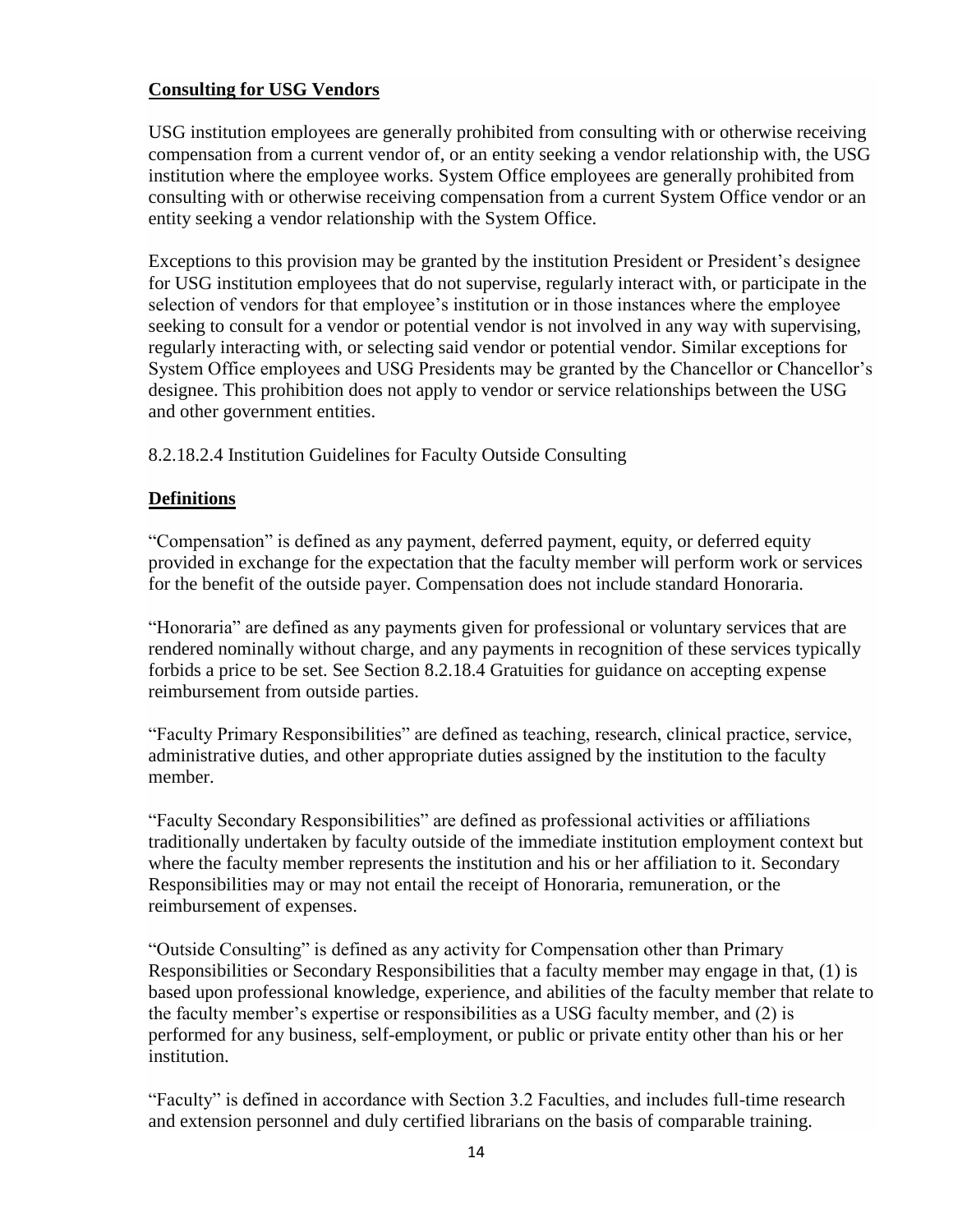# **Required Institution Guidelines**

Recognizing that teaching, research, and public service are the primary responsibilities of USG faculty members, it is reasonable and desirable for faculty members to engage in additional activity beyond duties assigned by the institution, which are professional in nature and based in the appropriate discipline for which the individual receives additional compensation during the contract year.

Each USG institution shall adopt guidelines governing outside consulting activities of faculty members that shall include the following:

- 1. Time that faculty may engage in outside consulting during work hours, if any;
	- a. If faculty outside consulting is permitted during work hours, the maximum limit is, on average, one day per week.
	- b. Unless express permission is granted by the institution President, whose approval authority may not be delegated, twelve-month faculty who earn annual leave must take leave consistent with USG and institutional procedures governing the use of leave when engaged in consulting during the faculty member's work hours.
- 2. A determination of what institutional resources may be used for outside consulting work;
- 3. A plan for reimbursing the institution for non-incidental use of the institution's personnel, facilities, equipment, and materials consistent with rates charged outside groups or persons;
- 4. A procedure for obtaining prior approval of the President or President's designee; and,
- 5. A procedure for defining and managing conflicts of interest and conflicts of commitment regarding outside faculty consulting.

# **V. Revision of Board Policy 8.2.19 Tuition Assistance Program**

# **A. Background**

The approved revisions provide additional guidance to USG employees regarding the Tuition Assistance Program (TAP) and clarifies that masters level professional degrees for dental, medical, pharmacy and law are eligible under TAP. These masters level professional degrees are not the degrees required to practice as a dentist, doctor, pharmacist, or lawyer. Rather, the revised changes allow TAP-eligible employees to obtain master's level degrees offered within those respective programs, e.g., a Master in the Study of Law. Questions regarding this policy provision should be directed to Ms. Karin Elliott, Associate Vice Chancellor of Total Rewards at (404) 962-3248, karin.elliott@usg.edu.

# **B. Effective Date:**

The effective date of this policy revision is May 14, 2019.

# **C. Revisions to Board Policy 8.2.19 Shown with Markup**

# 8.2.19 Tuition Assistance Program

The University System of Georgia (USG) and its institutions will encourage full-time faculty, staff, and administrators to participate in development activities and study by remitting tuition for those activities that have been authorized by the University System Office for System Office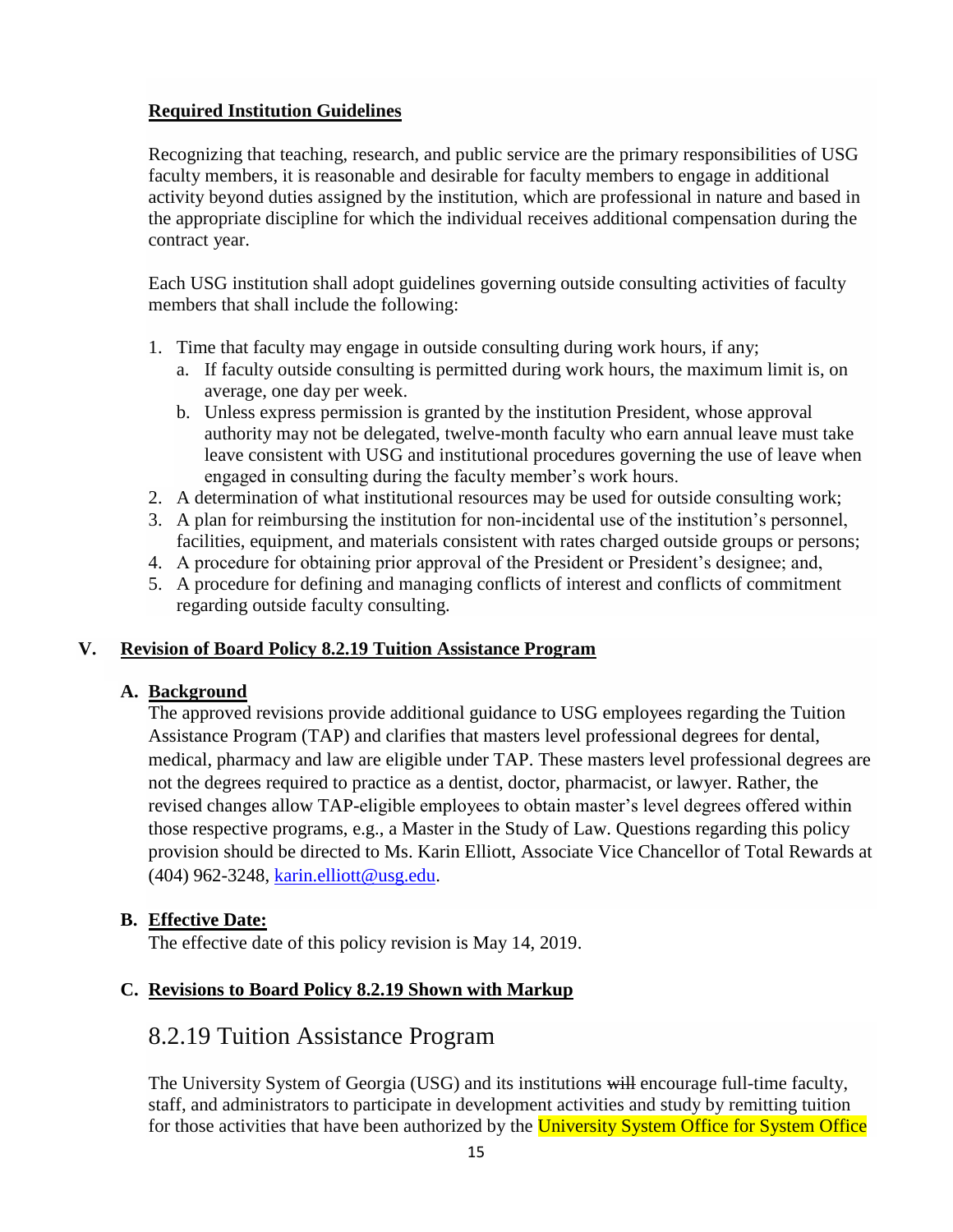employees and by the employee's institution for individuals employed at USG institutions. Participation in the Tuition Assistance Program shall be available to full-time, benefits-eligible employees who have successfully completed at least six months of employment in a benefitseligible position as of the date of the Tuition Assistance Program  $(TAP)$  application deadline for the desired academic semester.

Full-time employees who meet the applicable admissions standards and who have received appropriate prior authorization from their institution may enroll in up to nine academic semester credit hours for each of the three designated semester periods: fall semester, spring semester, and summer semester.

Student status will be secondary to employee status in all considerations, including student fee waivers. Tuition assistance is the waiver of tuition and the waiver of certain fees. The Board approved applicable face-to-face or online tuition rate will be waived in full for all undergraduate and graduate programs and classes eligible under TAP. Student status will be secondary to employee status in all considerations, including student fee waivers. Tuition Assistance Program TAP participation will be granted on a space-available basis. For limitedslot enrollment programs, approval must be granted by the teaching institution. An employee must receive a grade of C or better in each approved <del>Tuition Assistance Program TAP</del> academic course. Employees may not enroll in the following professional schools The following programs are not eligible for the TAP waiver:

- 1. Dental (First professional degree)
- 2. Medical (First professional degree)
- 3. Pharmacy (First professional degree)
- 4. Veterinary
- 5. Law (First professional degree)
- 6. Executive total cost programs, premiere, or comparable graduate programs

# 8.2.19.1 Employee Auditing of Courses

In addition to the TAP benefits provided for above, Eemployees of a USG institution may attend classes offered by the same institution as auditors without registering for the course as "auditors" and without credit being offered for such attendance. This provision applies to non-credit courses on a space-available basis. Institutions may permit employees to attend job-related continuing education classes, as determined by the appropriate supervisory authority, at a reduced rate or without payment of a fee (BoR Minutes, 1987-88, p. 197; 1987-88 p. 310; 1988-89, p. 42; 1989-90 p. 147).

# **D. New Policy Language**

# 8.2.19 Tuition Assistance Program

The University System of Georgia (USG) and its institutions encourage full-time faculty, staff, and administrators to participate in development activities and study by remitting tuition for those activities that have been authorized by the University System Office for System Office employees and by the employee's institution for individuals employed at USG institutions. Participation in the Tuition Assistance Program shall be available to full-time, benefits-eligible